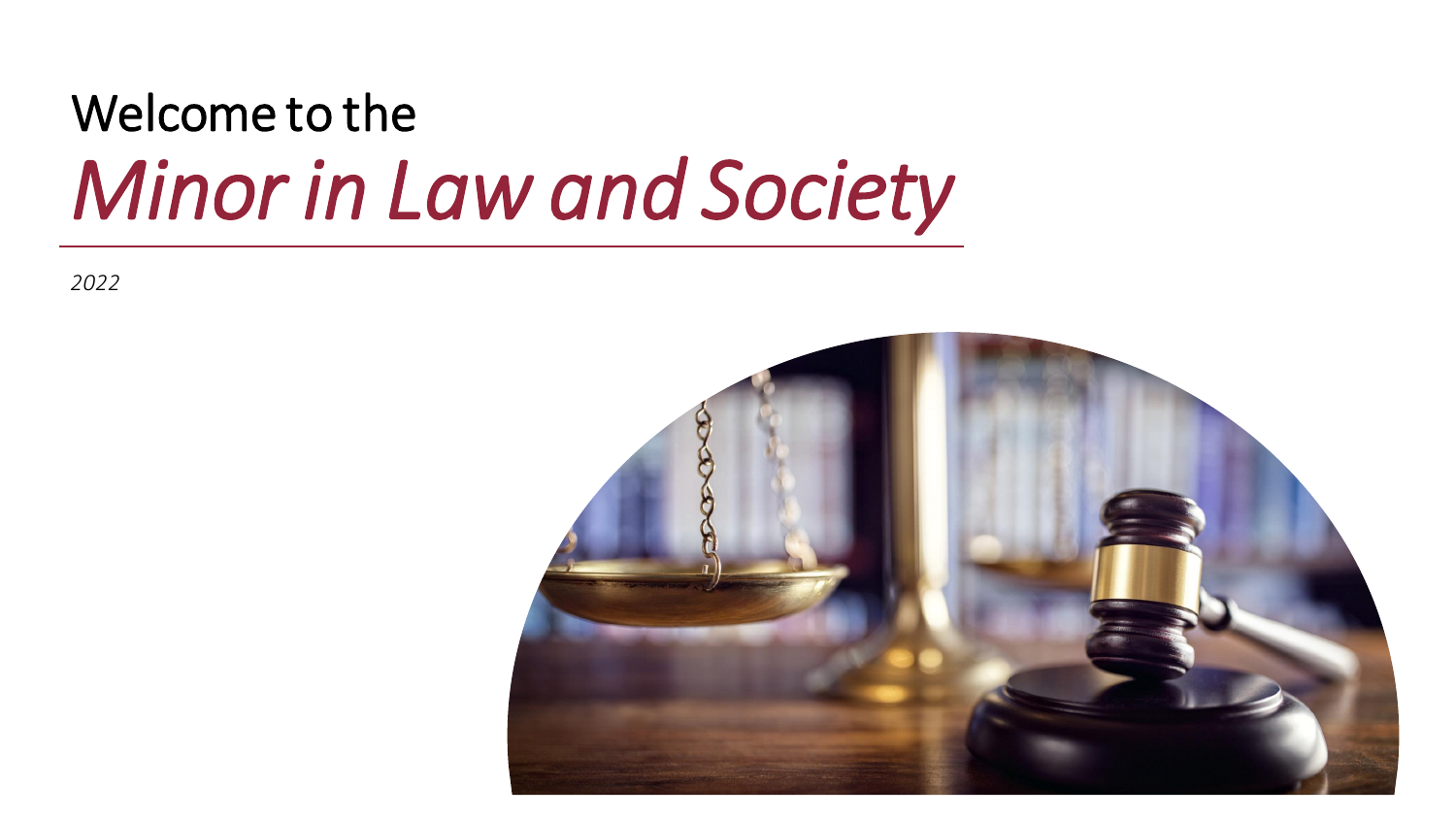

# Who we are:

- **Eric Reiter** *Program Director*
	- (Minor in Law and Society)
	- [Eric.Reiter@concordia.ca](mailto:Eric.Reiter@concordia.ca)
- **Alycia Manning** *Enrolment Coordinator* 
	- [Alycia.Manning@concordia.ca](mailto:Alycia.Manning@concordia.ca)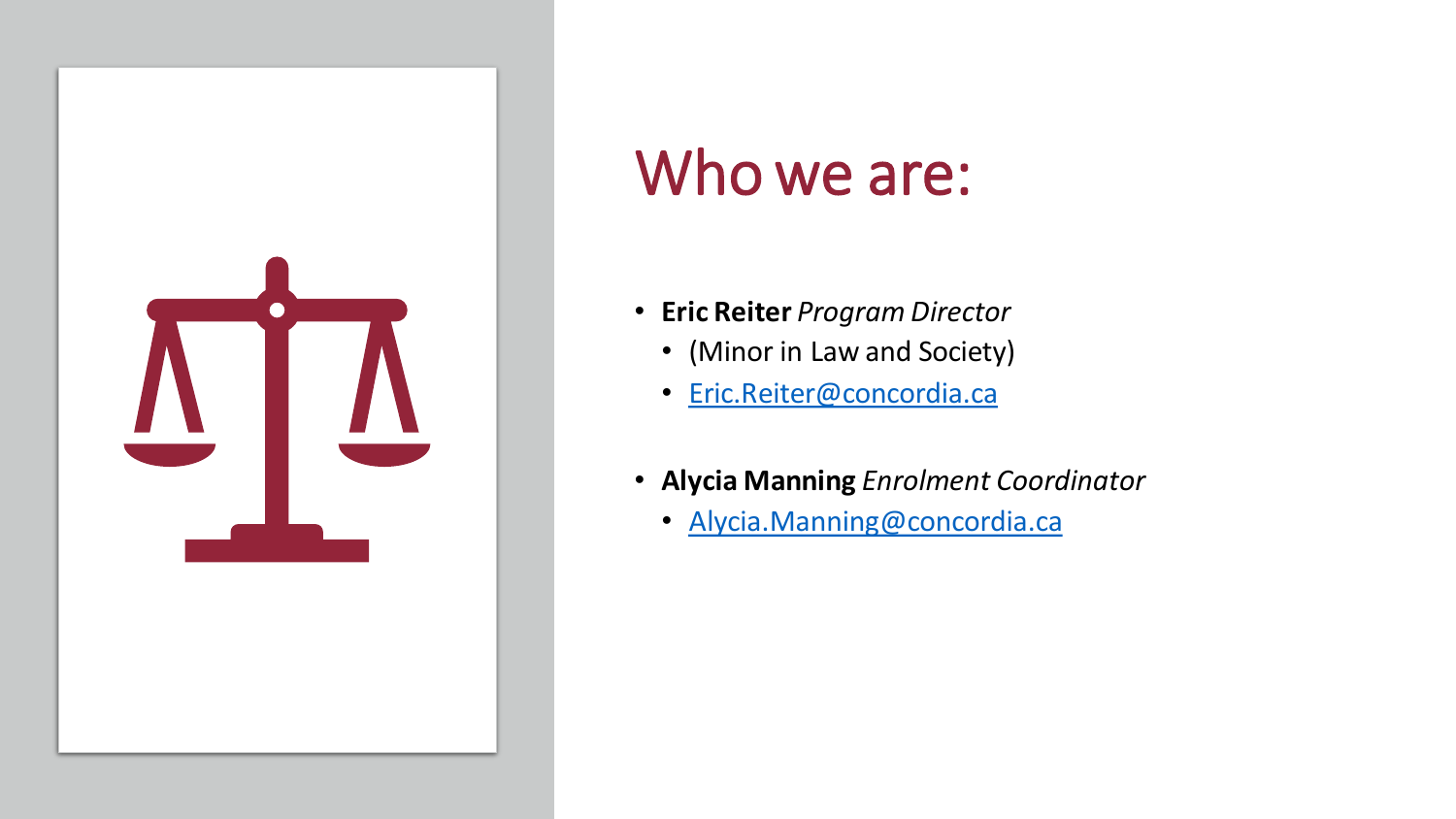# Degree Requirements

- Know the difference between your **PROGRAM** and **DEGREE** requirements.
	- The minor is only 24 credits and you **must** pair it with a Major, Specialization or Honours program.
	- Adding the minor does not add more time to your program, but you must make sure you are taking all the necessary courses.
	- Know your program and understand how many credits you need to graduate (90, 108 or 120).
- [Ensure you're following the Concordia](https://www.concordia.ca/artsci/history/programs/undergraduate/requirements.html) General Education **Requirements**

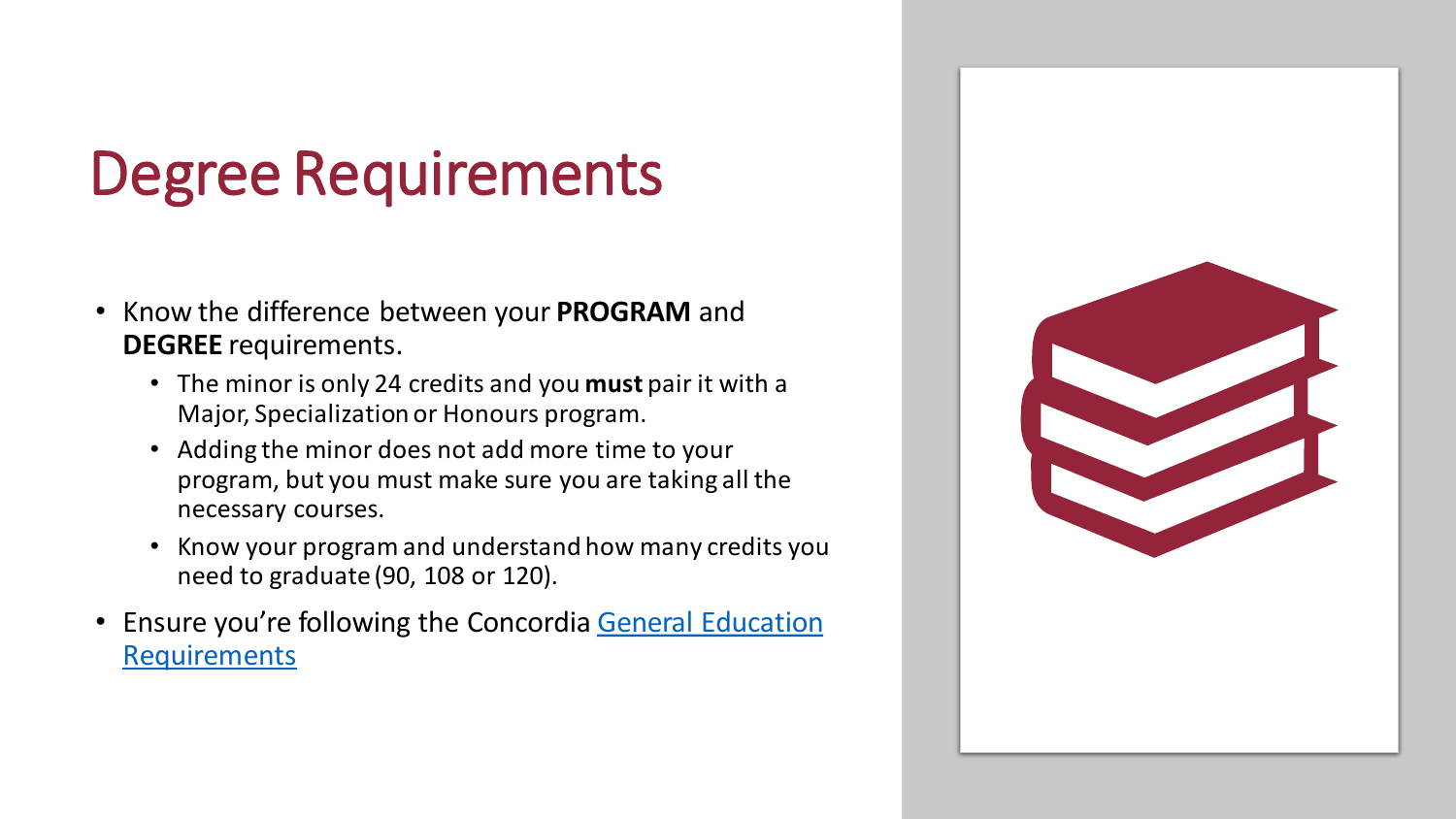## Minor in Law and Society

## **24 credits**

- 3: Introduction to Law and Society
- 6: Analytical Tools and Contexts
- 15: Electives

#### Minor in Law and Society (24-credits)

**Program Guide: 2022** 

Please note that it is your responsibility to fulfill all your program and degree requirements:

| <b>Student Name:</b>                                                                                                                                                                                                                                                                                                                                                                                |                                                                                                                              |                                                                              | <b>Student I.D.:</b>                                                                                           |                |  |  |
|-----------------------------------------------------------------------------------------------------------------------------------------------------------------------------------------------------------------------------------------------------------------------------------------------------------------------------------------------------------------------------------------------------|------------------------------------------------------------------------------------------------------------------------------|------------------------------------------------------------------------------|----------------------------------------------------------------------------------------------------------------|----------------|--|--|
|                                                                                                                                                                                                                                                                                                                                                                                                     | <b>BA Minor in Law and Society (24 credits)</b>                                                                              |                                                                              | <b>Completed</b>                                                                                               | <b>Missing</b> |  |  |
| Introduction (3 crs):<br>1)                                                                                                                                                                                                                                                                                                                                                                         |                                                                                                                              |                                                                              |                                                                                                                |                |  |  |
| All students must take the following course, preferably in the first year of the<br>program:                                                                                                                                                                                                                                                                                                        |                                                                                                                              | 3 crs                                                                        |                                                                                                                |                |  |  |
|                                                                                                                                                                                                                                                                                                                                                                                                     | Introduction to Law and Society                                                                                              |                                                                              |                                                                                                                |                |  |  |
| <b>HIST 285</b>                                                                                                                                                                                                                                                                                                                                                                                     | This course is cross listed with the following units:<br>POLI 285 <sup>1</sup> /ANTH 285 <sup>1</sup> /SOCI 285 <sup>1</sup> |                                                                              |                                                                                                                |                |  |  |
| 2)                                                                                                                                                                                                                                                                                                                                                                                                  |                                                                                                                              |                                                                              |                                                                                                                |                |  |  |
| <b>Analytical Tools and Contexts (6 credits):</b><br>Students must take TWO of the following courses, selecting one course from<br>each of two of the following units. Students whose major program is in one of<br>the following units must draw from the other units. Another relevant 200-level<br>course in these or another unit may be substituted with permission of the<br>program advisor. |                                                                                                                              | 3 crs                                                                        |                                                                                                                |                |  |  |
| Anthropology:                                                                                                                                                                                                                                                                                                                                                                                       | <b>ANTH 202<sup>®</sup></b> (Introduction to Culture)                                                                        |                                                                              |                                                                                                                |                |  |  |
| History:                                                                                                                                                                                                                                                                                                                                                                                            | HIST 205 (History of Canada, Post-Confederation)                                                                             |                                                                              |                                                                                                                |                |  |  |
| <b>Political Science:</b>                                                                                                                                                                                                                                                                                                                                                                           | POLI/SCPA 204 (Introduction to Canadian Politics)                                                                            | 3 crs                                                                        |                                                                                                                |                |  |  |
| Sociology:                                                                                                                                                                                                                                                                                                                                                                                          | SOCI 261 (Social Problems)                                                                                                   |                                                                              |                                                                                                                |                |  |  |
| 3)<br><b>Approved Courses (15 credits):</b><br>Students must take FIVE of the following courses, no more than 3 credits of                                                                                                                                                                                                                                                                          |                                                                                                                              | 3 crs                                                                        |                                                                                                                |                |  |  |
|                                                                                                                                                                                                                                                                                                                                                                                                     | which may be at the 200-level, and no more than 12 credits of which may be                                                   |                                                                              |                                                                                                                |                |  |  |
| from any one department. Another relevant course (at the 300- or 400- level)<br>may be substituted with permission of the program advisor.                                                                                                                                                                                                                                                          |                                                                                                                              |                                                                              |                                                                                                                |                |  |  |
| 200-level:                                                                                                                                                                                                                                                                                                                                                                                          |                                                                                                                              |                                                                              |                                                                                                                |                |  |  |
| <b>PSYC 242</b>                                                                                                                                                                                                                                                                                                                                                                                     |                                                                                                                              |                                                                              |                                                                                                                |                |  |  |
| <b>SOCI 262</b>                                                                                                                                                                                                                                                                                                                                                                                     | Psychology and the Law<br><b>Social Deviance</b>                                                                             | 3 crs                                                                        |                                                                                                                |                |  |  |
| <b>SOCI 263</b>                                                                                                                                                                                                                                                                                                                                                                                     | <b>Youth Crime and Delinguency</b>                                                                                           |                                                                              |                                                                                                                |                |  |  |
| 300-level:                                                                                                                                                                                                                                                                                                                                                                                          |                                                                                                                              |                                                                              |                                                                                                                |                |  |  |
| <b>FPST 301-</b>                                                                                                                                                                                                                                                                                                                                                                                    | <b>The Indian Act</b>                                                                                                        |                                                                              |                                                                                                                |                |  |  |
| <b>FPST 321<sup>1</sup></b>                                                                                                                                                                                                                                                                                                                                                                         | <b>First Peoples and Justice</b>                                                                                             | 3 crs                                                                        |                                                                                                                |                |  |  |
| <b>HIST 309-</b>                                                                                                                                                                                                                                                                                                                                                                                    | Law and Society in Canadian History                                                                                          |                                                                              |                                                                                                                |                |  |  |
| <b>HIST 315<sup>*</sup></b>                                                                                                                                                                                                                                                                                                                                                                         | <b>Rights and Freedoms in Canadian Society</b>                                                                               |                                                                              |                                                                                                                |                |  |  |
| <b>HIST 339<sup>3</sup></b>                                                                                                                                                                                                                                                                                                                                                                         | Crime and Punishment in Canadian History*                                                                                    | 3 crs                                                                        |                                                                                                                |                |  |  |
| <b>HIST 359/W800366</b>                                                                                                                                                                                                                                                                                                                                                                             | History and Sociology of Genocide to 1945                                                                                    |                                                                              |                                                                                                                |                |  |  |
| HIST 360VSOG367<br><b>POLI 311</b>                                                                                                                                                                                                                                                                                                                                                                  | History and Sociology of Genocide 1945-present<br><b>International Public Law</b>                                            |                                                                              |                                                                                                                |                |  |  |
| <b>POLI 320</b>                                                                                                                                                                                                                                                                                                                                                                                     | Development of Western Legal Systems                                                                                         |                                                                              |                                                                                                                |                |  |  |
| <b>POLI 321<sup>3</sup></b>                                                                                                                                                                                                                                                                                                                                                                         | Canadian and Quebec Law*                                                                                                     | 3 crs                                                                        |                                                                                                                |                |  |  |
| <b>POLI 324<sup>3</sup></b>                                                                                                                                                                                                                                                                                                                                                                         | Parliament and the Charter*                                                                                                  |                                                                              |                                                                                                                |                |  |  |
| <b>POLI 328<sup>3</sup></b>                                                                                                                                                                                                                                                                                                                                                                         | <b>Public Policy and the Politics of Equality</b>                                                                            |                                                                              | <b>Prerequisites:</b>                                                                                          |                |  |  |
| <b>POLI 388</b>                                                                                                                                                                                                                                                                                                                                                                                     | <b>Human Rights and International Justice</b>                                                                                | 200-level courses do not require pre-requisites to be waived, it is based on |                                                                                                                |                |  |  |
| <b>RELI 312</b>                                                                                                                                                                                                                                                                                                                                                                                     | Justice and Social Conflict in a Globalized World                                                                            | availability of seats;                                                       |                                                                                                                |                |  |  |
| <b>SOCI 362</b>                                                                                                                                                                                                                                                                                                                                                                                     | <b>Introduction to Criminology</b>                                                                                           | 300-level HIST, POLI, FPST, RELI, WSDB courses require that you have 24      |                                                                                                                |                |  |  |
| <b>SOCI 363</b> HAMM                                                                                                                                                                                                                                                                                                                                                                                | <b>Law and Society</b>                                                                                                       |                                                                              | credits completed;                                                                                             |                |  |  |
| <b>SOCI 380NNTH</b>                                                                                                                                                                                                                                                                                                                                                                                 | <b>Contemporary Issues in Human Rights</b>                                                                                   |                                                                              |                                                                                                                |                |  |  |
|                                                                                                                                                                                                                                                                                                                                                                                                     | <b>WSDB 300<sup>*</sup></b><br>Feminist Perspectives on Human Rights*                                                        |                                                                              | 300-level ANTH, SOCI courses require you to have 30 completed credits and<br>HIST 285 finished or in progress. |                |  |  |
| WSDB 301 <sup>*</sup><br><b>WSDB 400</b>                                                                                                                                                                                                                                                                                                                                                            | Canada, Colonization and Law*                                                                                                |                                                                              |                                                                                                                |                |  |  |
|                                                                                                                                                                                                                                                                                                                                                                                                     | Gender Justice in Canadian Law and Policy*                                                                                   |                                                                              |                                                                                                                |                |  |  |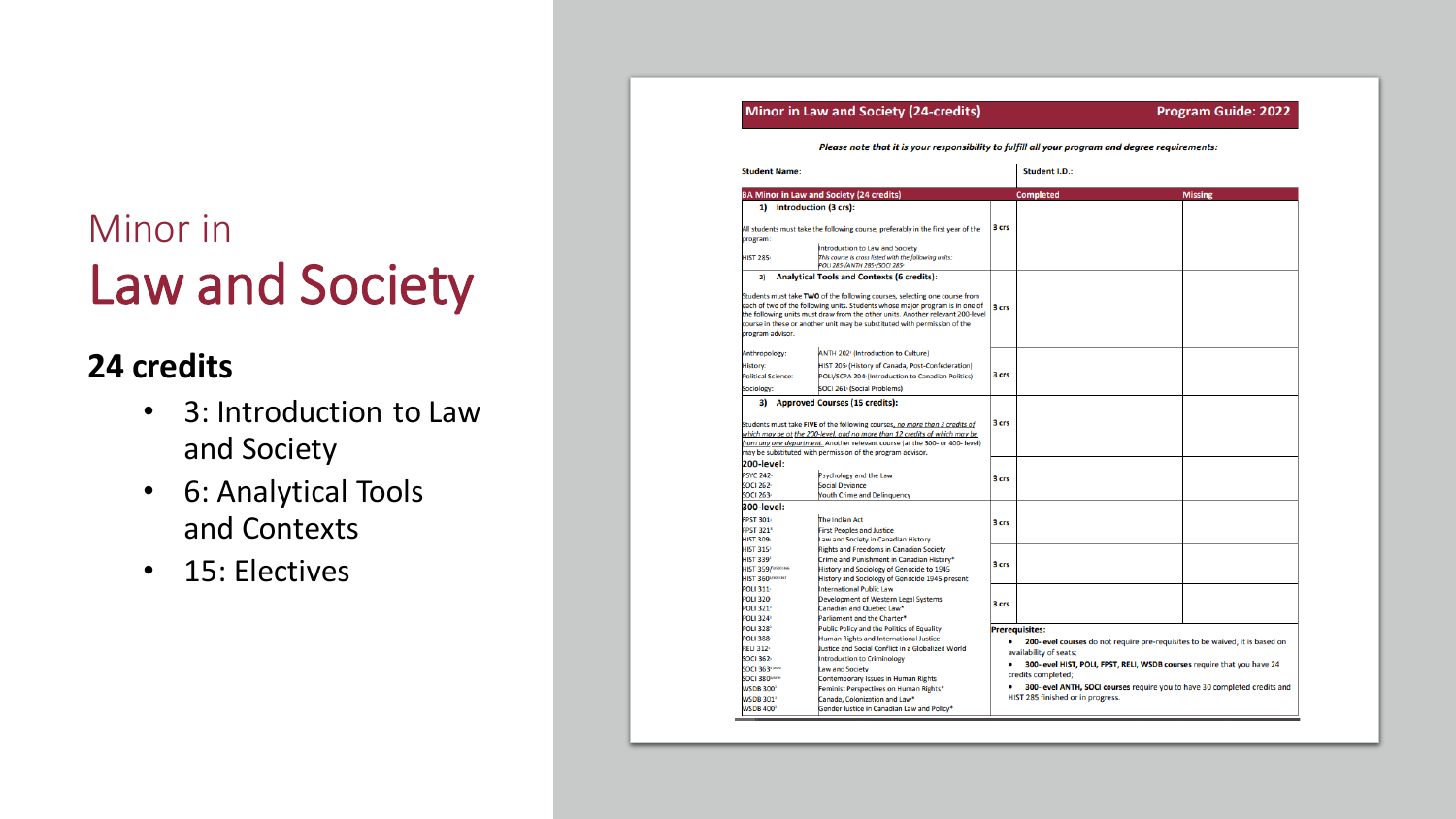

# Introduction

### Introduction (3 credits):

All students must take the following course, preferably in the first year of the program:

*Introduction to Law and Society:* 

**HIST 285**/POLI 285/ANTH 285/SOCI 285

*Helpful Hint:*

- *This is a split class; IT IS ALL THE SAME.*
- As a L&S student, please enroll under the HIST code this is *where seats are reserved for you.*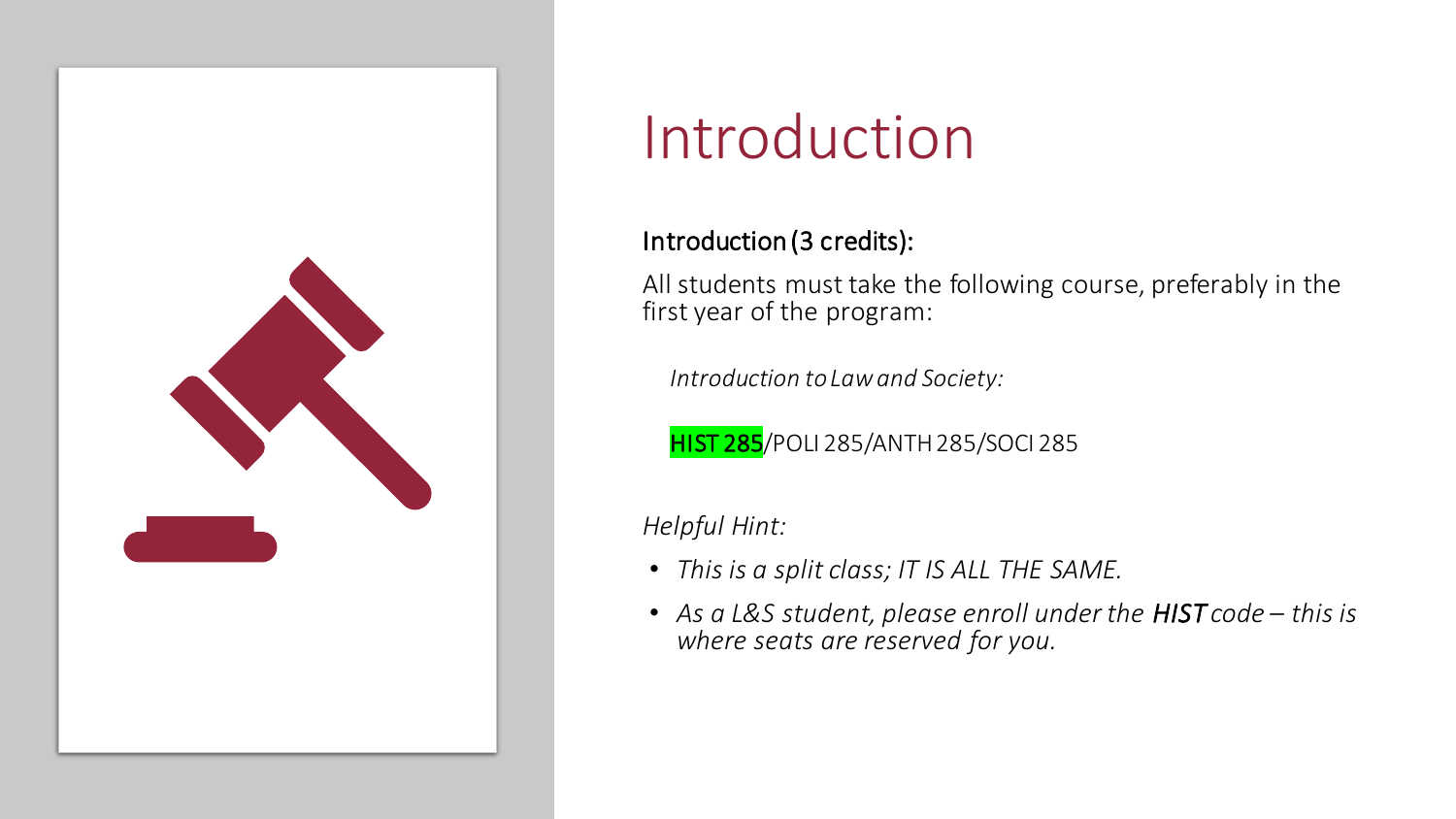# Analytical Tools & Context

Students must take TWO of the following courses (6 credits) selecting one course from each of two of the following units. Students whose major program is in one of the following units must draw from the other units. *Another relevant 200 level course in these or another unit may be substituted with permission of the program advisor.* 

- Anthropology: ANTH 202 (Introduction to Culture)
- History: HIST 205 (History of Canada, Post-Confederation)
- Political Science: POLI/SCPA 204 (Introduction to Canadian Politics)
- Sociology: SOCI 261 (Social Problems)

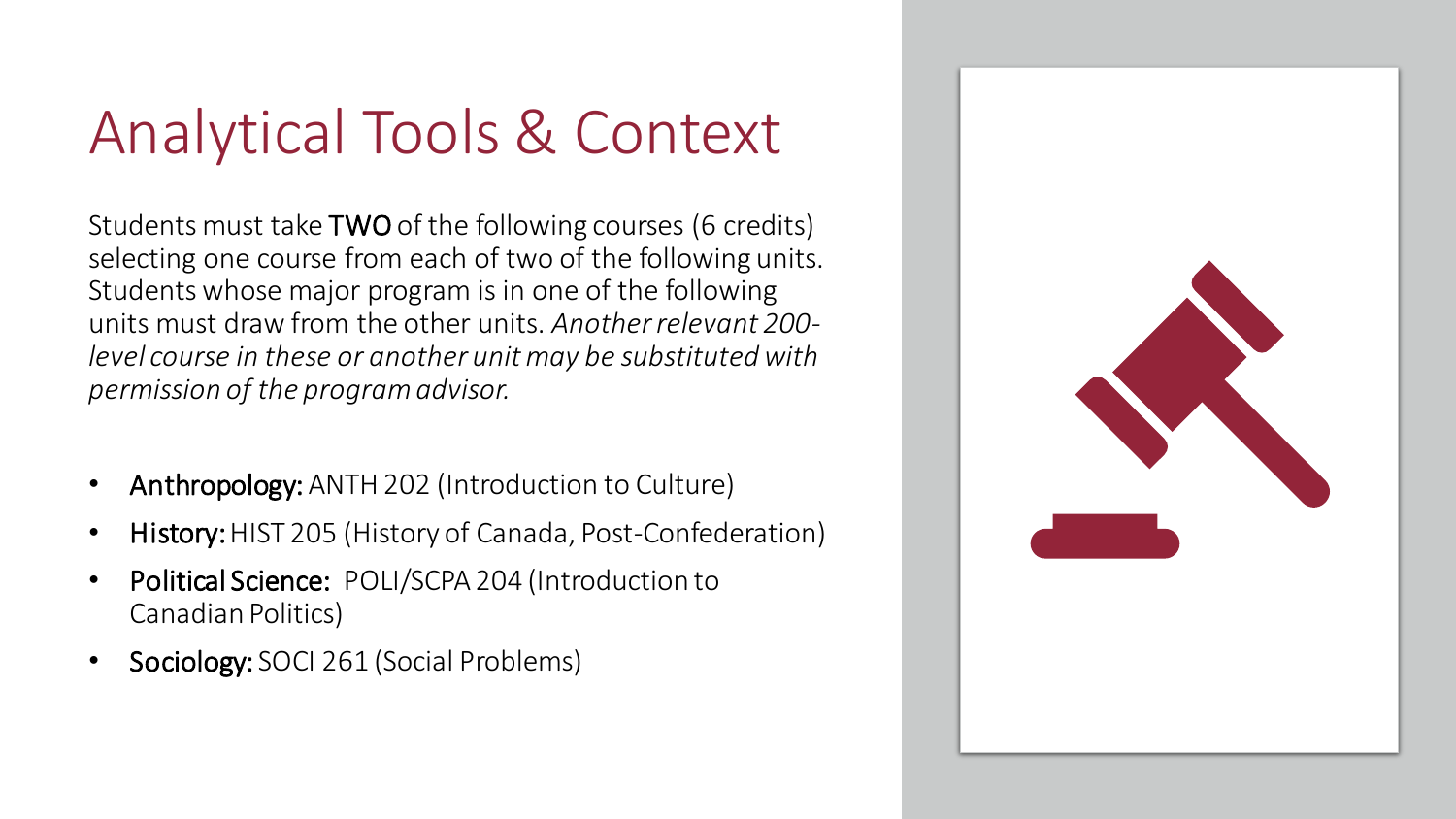| 200-level:                 |                                                                                        |
|----------------------------|----------------------------------------------------------------------------------------|
| ${\rm PSYC}~242^3$         | Psychology and the Law                                                                 |
| SOCI 262 <sup>3</sup>      | <b>Social Deviance</b>                                                                 |
| SOCI 263 <sup>3</sup>      | Youth Crime and Delinquency                                                            |
|                            |                                                                                        |
| 300-level:                 |                                                                                        |
| ANTH/SOCI 380 <sup>3</sup> | Contemporary Issues in Human Rights*                                                   |
| ANTH/SOCI 363 <sup>3</sup> | Law and Society*                                                                       |
| FPST 3013                  | The Indian Act**                                                                       |
| FPST 321 <sup>3</sup>      | First Peoples and Justice                                                              |
| HIST $309^3$               | Law and Society in Canadian History                                                    |
| HIST 315 <sup>3</sup>      | Rights and Freedoms in Canadian Society                                                |
| HIST 3393                  | Crime and Punishment in Canadian History                                               |
|                            | HIST 359 <sup>3</sup> /SOCI 366 <sup>3</sup> History and Sociology of Genocide to 1945 |
|                            | HIST 3603/SOCI 3673 History and Sociology of Genocide 1945-present                     |
| POLI $311^3$               | International Public Law                                                               |
| POLI $320^3$               | Development of Western Legal Systems                                                   |
| POLI 3213                  | Canadian and Quebec Law***                                                             |
| POLI 3243                  | Parliament and the Charter****                                                         |
| POLI 3283                  | Public Policy and the Politics of Equality                                             |
| POLI 388 <sup>3</sup>      | Human Rights and International Justice                                                 |
| RELI $312^3$               | Justice and Social Conflict in a Globalized World                                      |
| SOCI 362 <sup>3</sup>      | Introduction to Criminology                                                            |
|                            |                                                                                        |

## **Electives**

- Students must take **FIVE** of the courses listed (15 credits):
- No more than 3 credits of which may be at the 200-level
- No more than 12 credits of which may be from any one department.
- Another relevant course (at the 300- or 400- level) may be substituted with permission of the program advisor.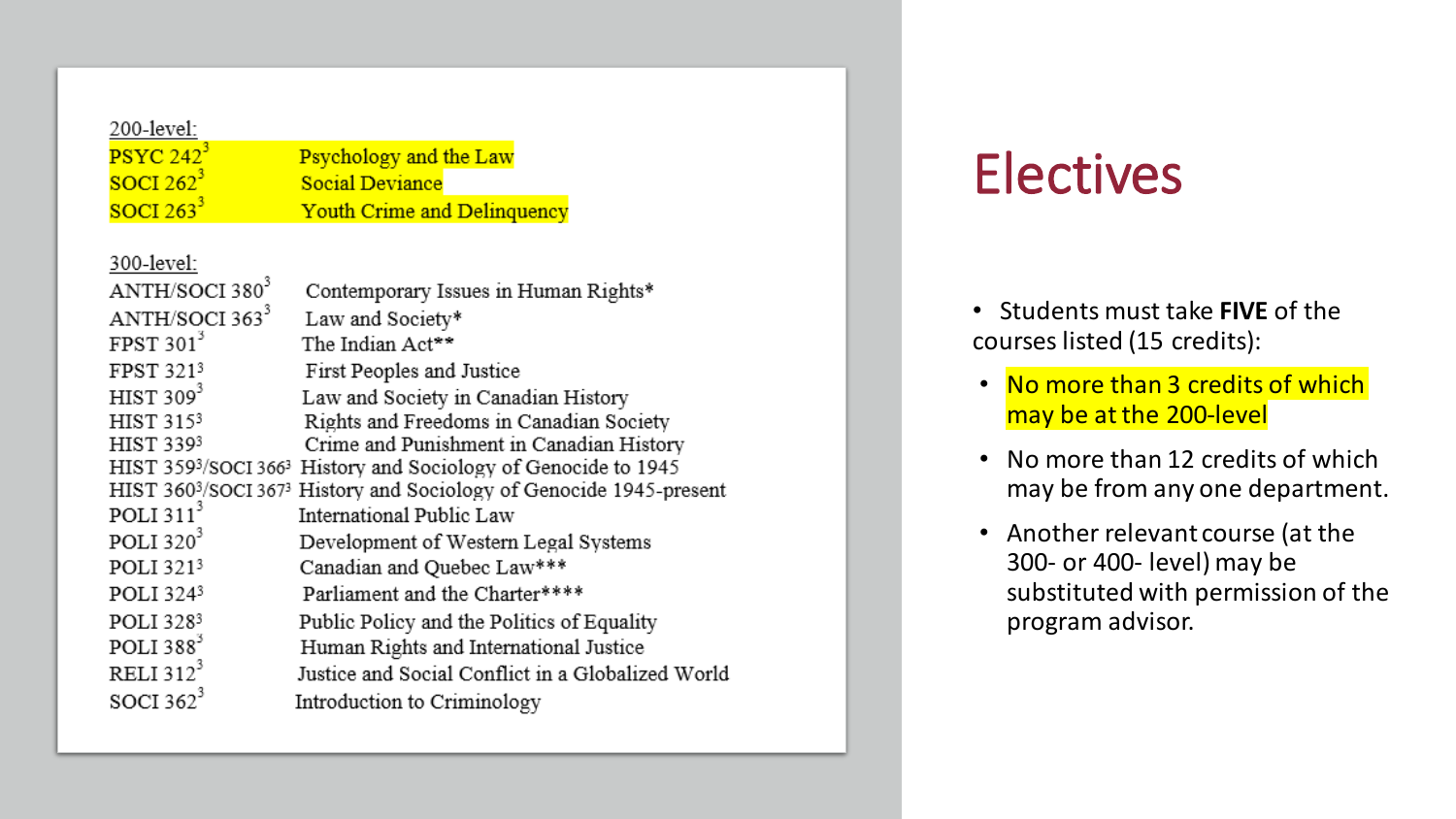

# Degree audit

- Unsure of where you are in your degree?
	- You can use the Degree Audit through SIS to determine which courses you have completed toward your degree and which ones you have remaining, although with interdisciplinary programs, it's best if you consult with an advisor.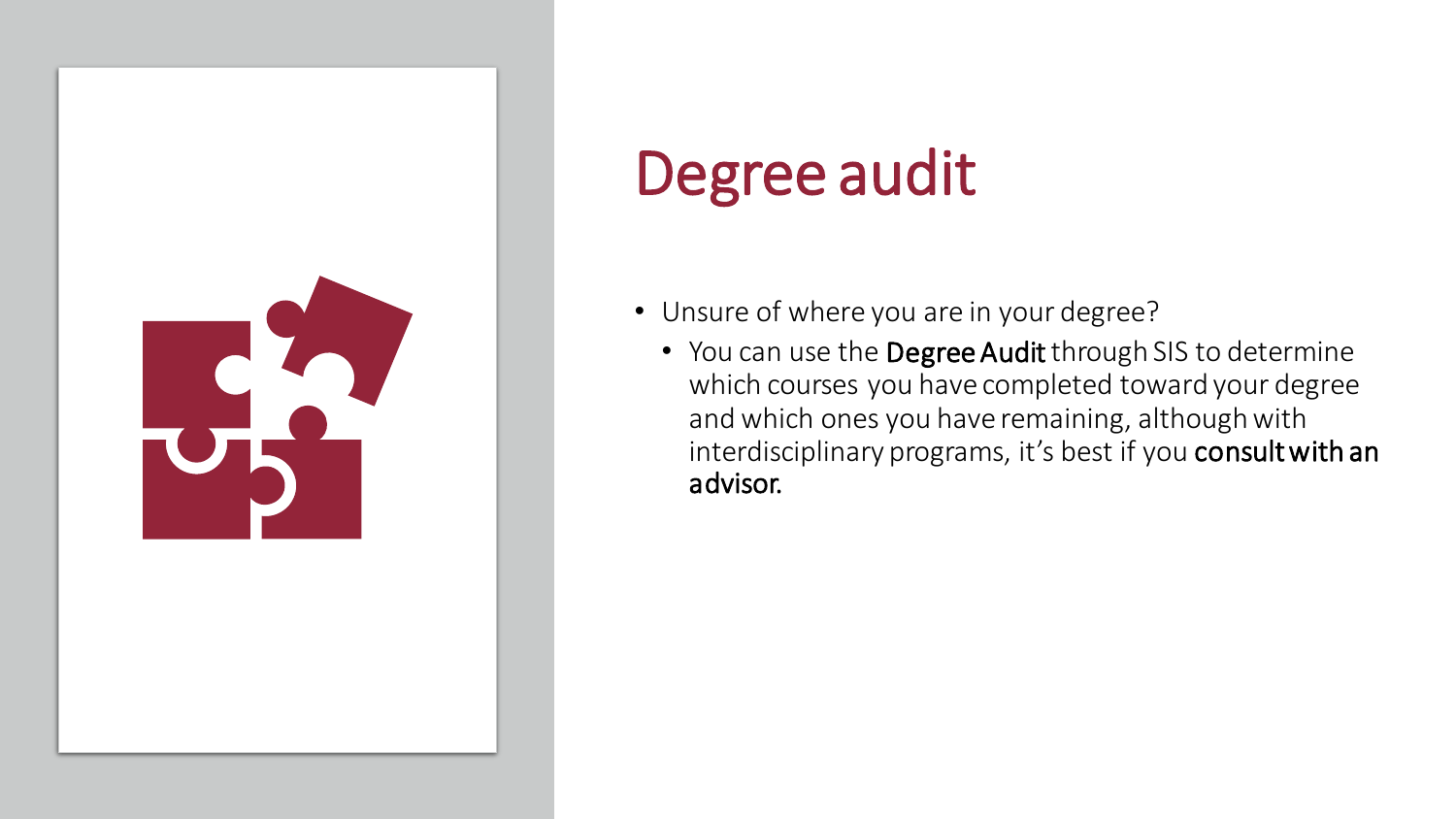# **Prerequisites**

Because we are an interdisciplinary program, you may need to have prerequisites waived (i.e. POLI 205). As a Law and Society student, you need to have completed the following:

- 300-level HIST, POLI, FPST, RELI courses require that you have 24 credits completed.
- 300-level ANTH, SOCI courses require you to have 30 completed credits and HIST 285 finished or in progress.

If you meet these requirements, please email [alycia.manning@concordia.ca](mailto:alycia.manning@concordia.ca) to have the prerequisites waived.

*Helpful hint:*

• **200-level courses** do not require pre-requisites to be waived, it is based on availability of seats. First-come-first-serve.

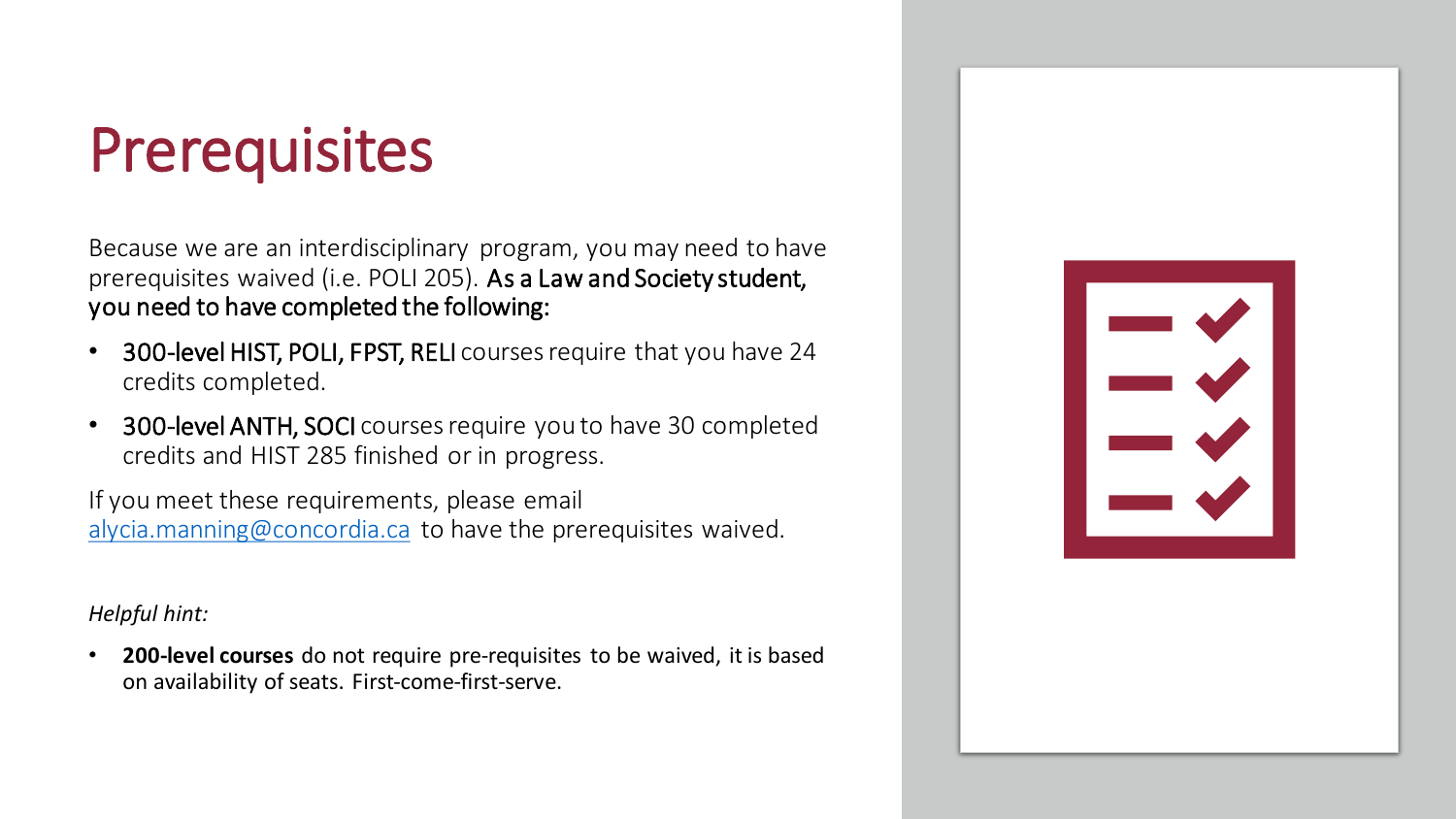## How to read the Class Schedule:

#### A HIST 285 - INTRO TO LAW& SOCIETY

| <b>STATUS</b> | $\triangle$ SECTION $\triangle$ DAYS & TIMES |                      | <b>ROOM</b>      | $\blacktriangle$   INSTRUCTOR | $\blacktriangle$   MEETING DATES | $\blacktriangle$ iterm | $\triangle$ CLASS<br><b>A</b> |
|---------------|----------------------------------------------|----------------------|------------------|-------------------------------|----------------------------------|------------------------|-------------------------------|
|               | A-LEC<br><b>13 Wk</b>                        | MoWe 2:45PM - 4:00PM | <b>H 520 SGW</b> | <b>Staff</b>                  | 09/07/2021 - 12/06/2021          | Fall 2021              | 5891                          |

Notes: This is a combined section class

• Status:



- Section:
	- This shows the section and length of course
- Room/Instructor:
	- SGW = Sir George William Campus
	- LOY = Loyola Campus
	- Check out a [map of Concordia](https://www.concordia.ca/maps/sgw-campus.html)
- Term:
	- Unless specified: Fall classes are sometimes listed with a "/2" suffix Winter classes are sometimes listed with a "/4" suffix
- Class Number:
	- Use this number when searching with the schedule builder
- Notes:
	- This explains if a course is split among multiple departments.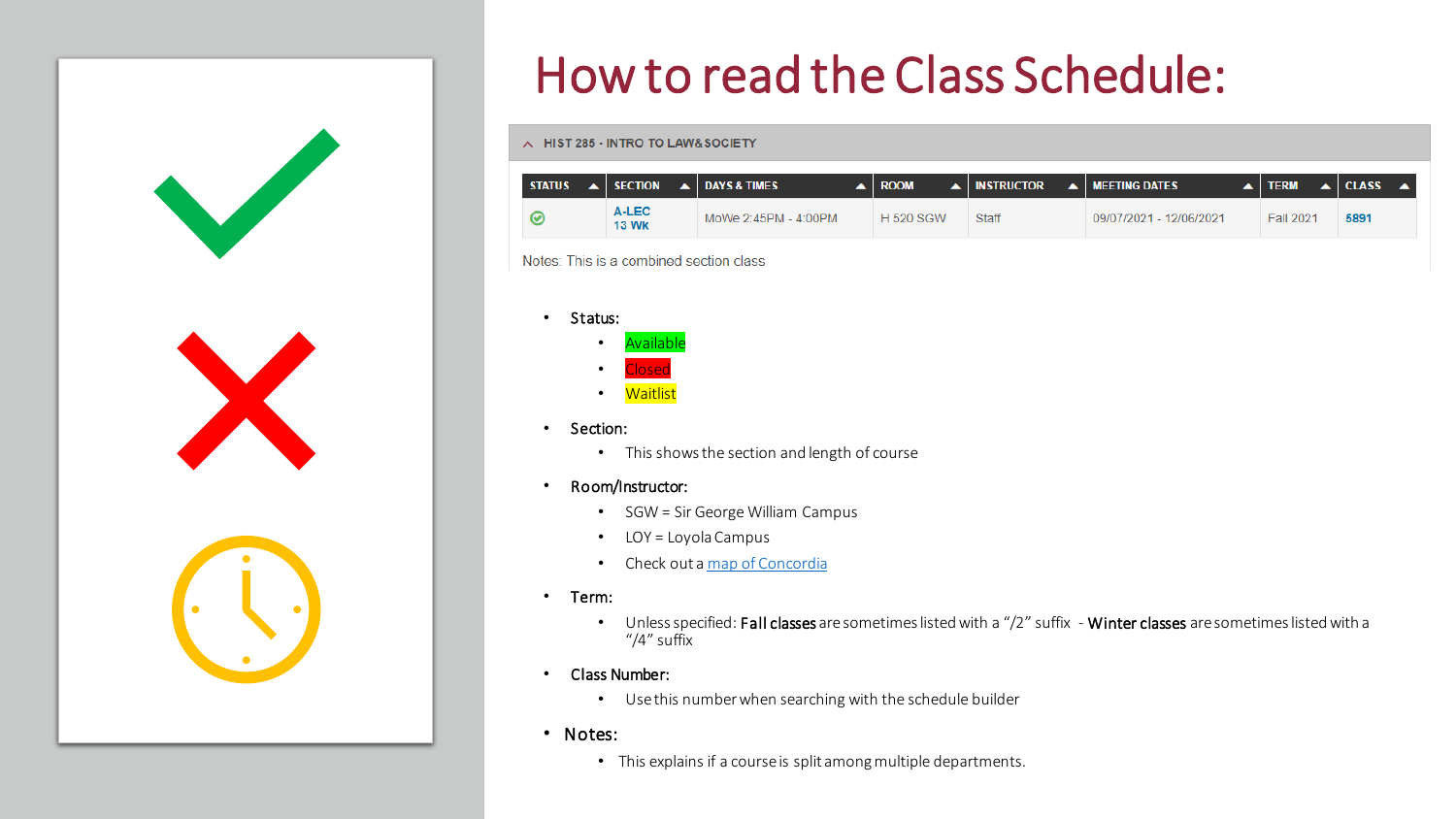# Waitlisting

### • Waitlist:

- After using the Class Search to find your desired class, click the green 'Select Class' button. One the Enrollment Preferences page (next page) select the box "Wait list if class is full" and hit 'Next'. You must then proceed with the rest of the registration process.
- *Helpful Hint - Be patient!*
	- The waitlist is designed to help you enroll into the class you want; you could enroll in the first week of classes.

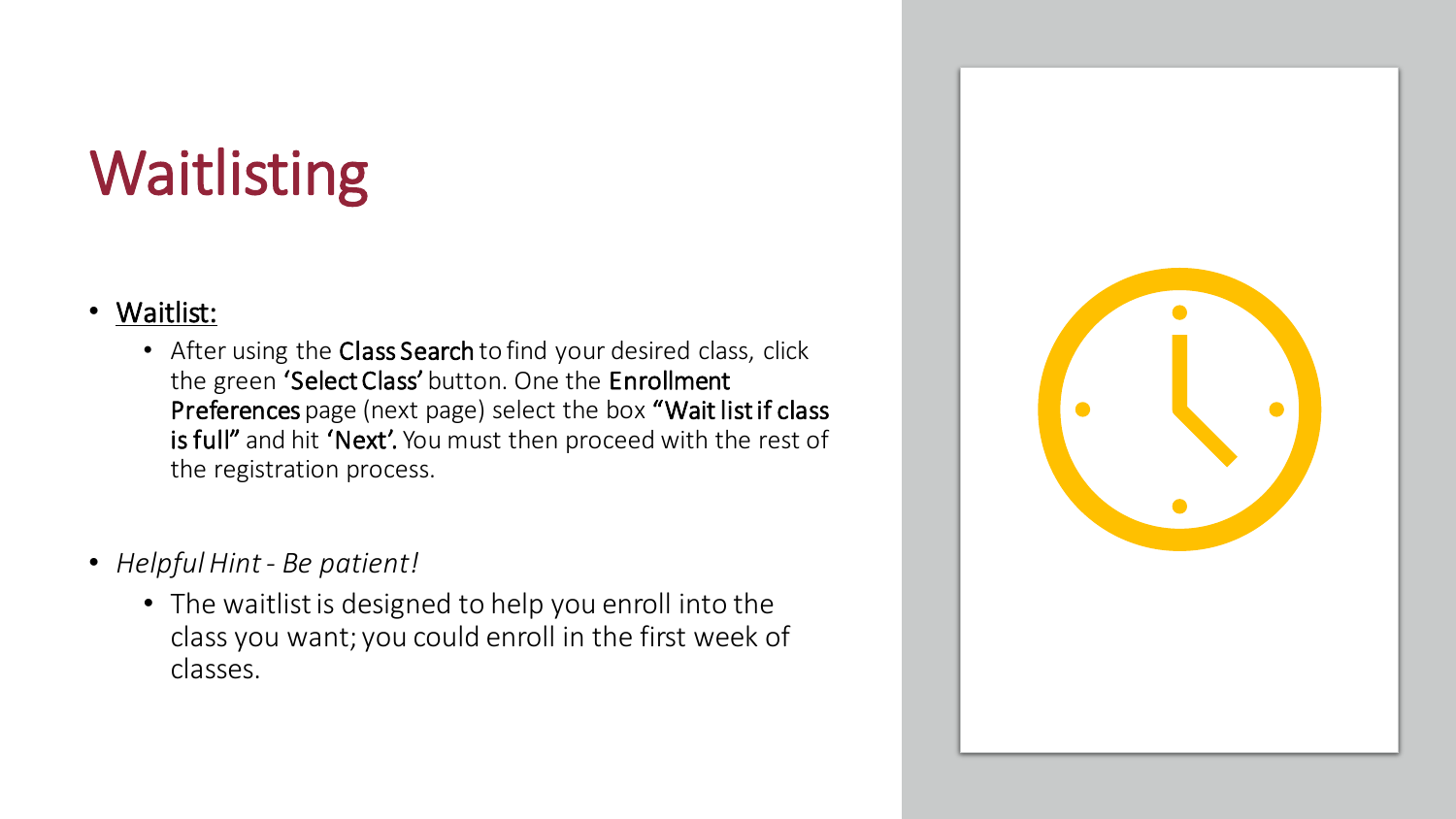

# SWAP feature

### SWAP feature:

- Remove yourself from the waitlist of your preferred class.
- Use the SWAP feature to select one of your enrolled classes to drop and put yourself back on the waitlist.
- Check out the SIS [How-to video](https://www.concordia.ca/students/your-sis/swap-a-course.html)
- *Helpful Hint:*
	- Enroll into a class (to ensure you have a schedule) and then use the SWAP feature. If you put yourself onto a waitlist first and then unenroll, you will lose your place on the waitlist.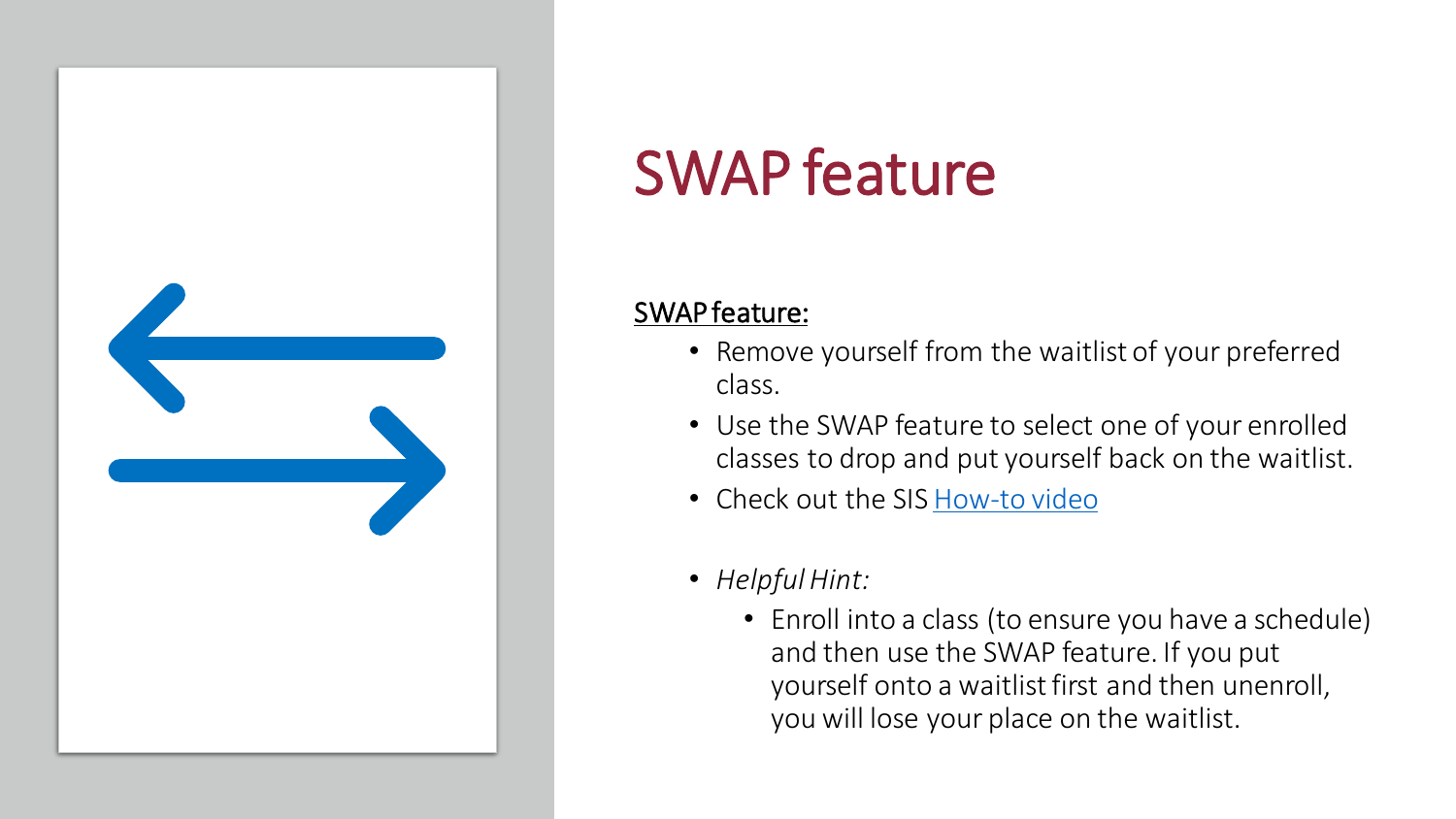# Unique Opportunities at Concordia:

- [Student Exchange program:](https://www.concordia.ca/students/exchanges/csep.html)
	- Must have completed 24 credits;
	- May spend 1-2 semesters abroad;
	- Minimum CGPA of 2.7
	- Bursaries available!
	- *If you wish to have course count for the minor, please discuss your course selection BEFORE leaving with the program director.*
- Did you complete credits somewhere else? Maybe they count now:
	- You must complete a Student Request form
	- Submit to Student Academic Services with all relevant information
	- Should be done prior to registration

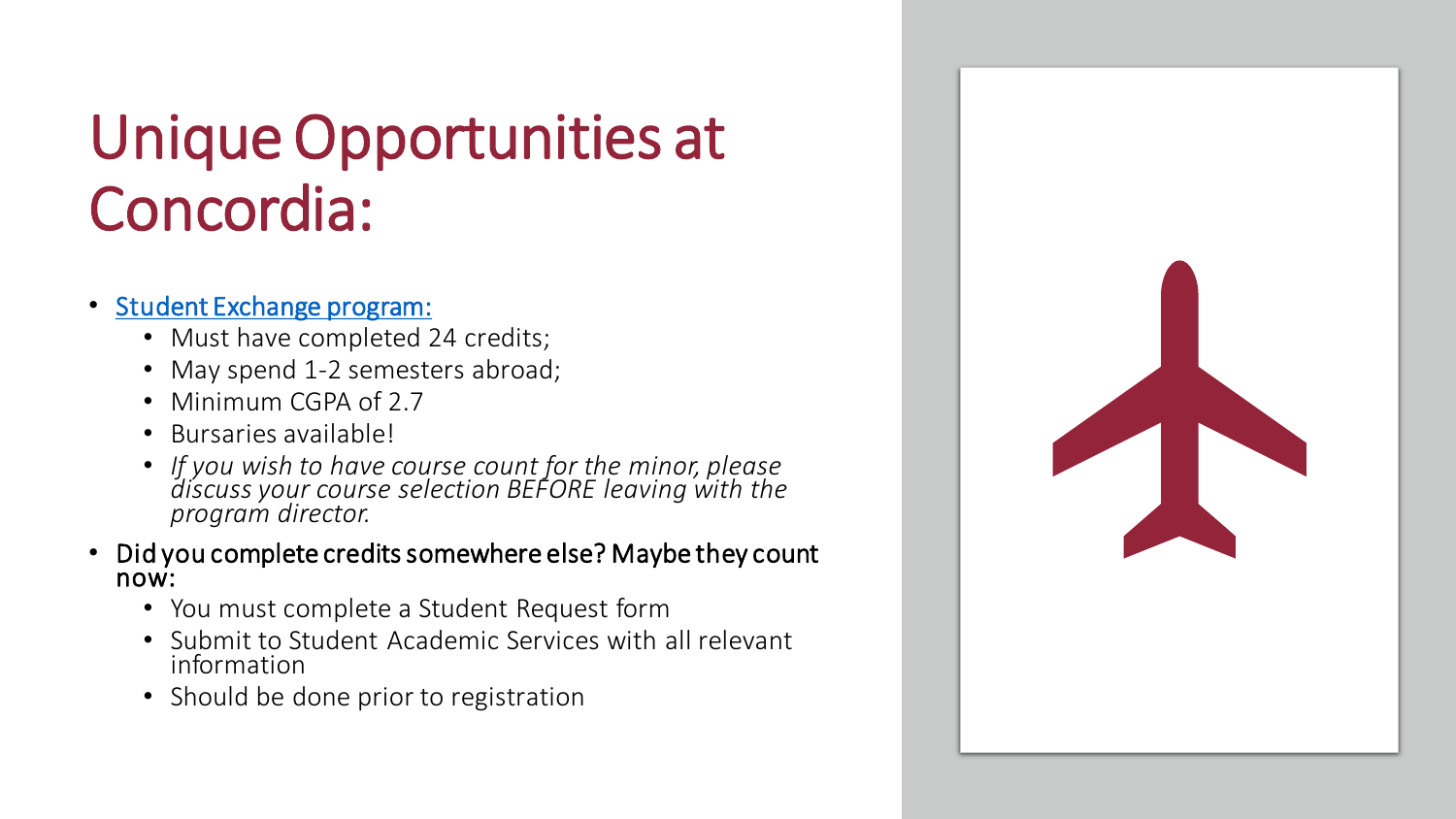

### *The law affects us all*

• The Jurist-in-Residence program demystifies the law by connecting the Concordia community and the public at large to some of the brightest minds in Canadian law through its event series and mentorship program.

## Jurist in Residence